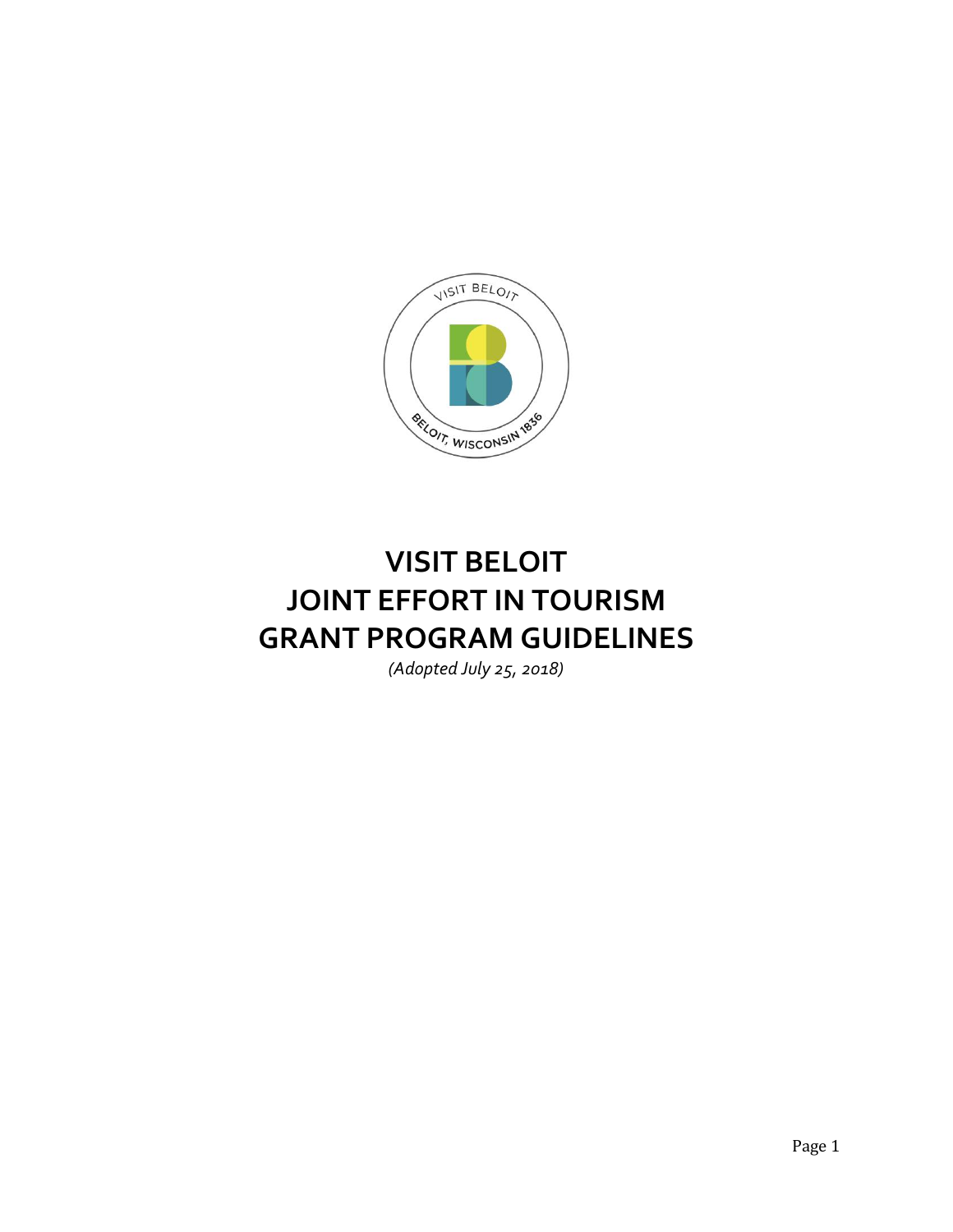# **Visit Beloit Event/Experience Grant Program**

#### **A. INTRODUCTION**

Visit Beloit, Inc. was created pursuant to the State of Wisconsin Statute 66.0615 and City of Beloit Ordinance Chapter 3, Article 15. Section 3. Visit Beloit utilizes the funds collected from a local room tax on occupied transient lodging sales, i.e., hotels/motels, bed and breakfasts, and vacation rental properties. The funds are designated to promote Beloit as a preferred visitor destination for leisure, business, and group travel. Visit Beloit allocates funds from its annual budget to a grant program for local groups and organizations that coordinate events or visitor experiences with a demonstrated history of visitor impact or significant potential to draw visitors to the area.

Each application will be evaluated against established criteria and historic precedent. The number and extent of these grants will be dependent upon the availability of designated funds and specific allocations. Ideally, the funds allocated by Visit Beloit will eventually be returned through an increase in transient lodging sales and the room tax generated from those sales and increased spending in the community that positively affects local sales tax revenues.

#### **B. DEFINITIONS**

A "Event" shall be defined as an organized concert, exhibition, festival, fair, conference or celebration which is conducted according to a prearranged schedule and in which public interest and demand is manifested. For this grant program, the public should extend beyond Beloit to those living outside Rock County who would consider visiting the destination and staying overnight to observe or participate.

An "Experience" shall be defined as a "tourism related product or experience" that is unique in nature, will enhance the visitors visit in Beloit and meets elements of Visit Beloit's Strategic Plan. These experiences can be interactive, participatory, or part of our historical/cultural fabric.

A "Program" means either an "event" or "experience".

#### **C. STATEMENT OF POLICIES**

- 1. Funds expended for the event/experience need to meet the allowable uses. Tourism grant funds that are expended for an activity, service, venue, or event shall have as one of its main purposes the attraction of tourists as evidenced by the promotion of the activity, service, venue, or event to tourists.
- 2. Grant funds are intended to supplement the sponsoring organization's budget and not be the sole source of funding. Higher consideration will be provided to applicants who have a lower percentage of grant dollars as part of the total revenue.
- 3. Grant applications will be on a biannual basis (February and August) however the time between the award and the event/product start date cannot be under 60 days to maximize advertising to potential visitors to the county. Grant awards are delivered at the end of March and September. Grant requests are not guaranteed from year to year.
- 4. Paid lodging secured or promoted for the event/product must be located within Beloit or South Beloit.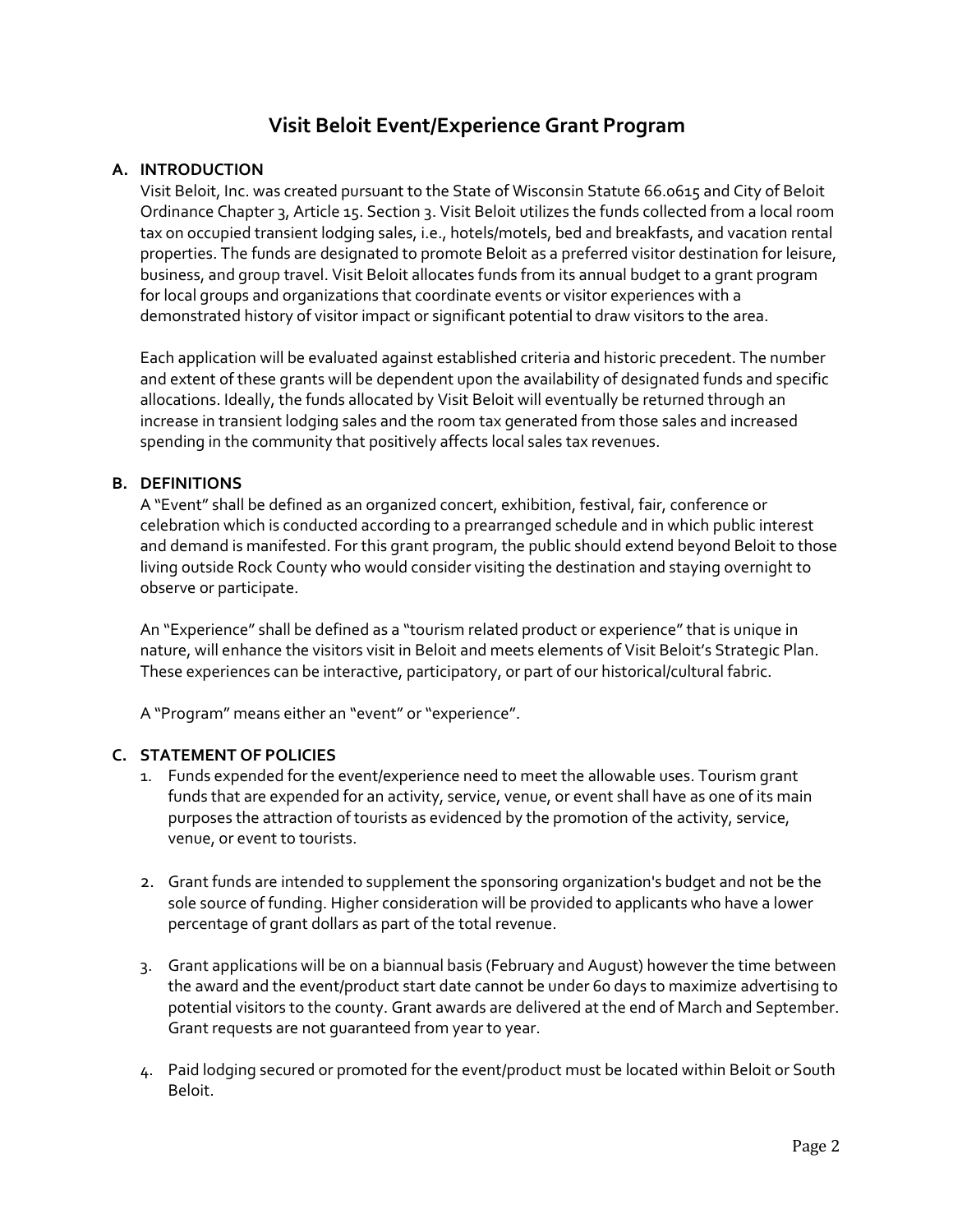- 5. Funding shall be provided as reimbursement for approved actual expenditures upon completion of the event/experience. Proof of payment must be provided. Proof of payment may be submitted in the form of a "paid" vendor credit card receipt or a check. If a check is used, a copy of both the front and back of canceled check must be provided. Written confirmation from vendor that expenditure has been paid in full is necessary if only a copy of the front of the cleared check is provided. A detailed listing of what is needed for reimbursement is attached with Exhibit A.
- 6. To be eligible for final payment, a completed Post-Program Report must be submitted within 45 days of the program end. The report must include tracking statistics regarding out-of-town visitors and their overall impact on the local economy, particularly on transient lodging facilities and occupancy. Failure to submit a complete Post-Event Report will result in disqualification for support and could place future eligibility in question.
- 7. Any funds granted will potentially be subject to audit by both Visit Beloit and the City of Beloit.
- 8. Visit Beloit may choose to lend assistance or administer grant funds approved in the form of advertising, public relations, promotions, or research programs through its respective vendors on behalf of the applicant.
- 9. Recognition of Visit Beloit must be included where appropriate on all printed material and the organization's Web site and referred to in public relations activities. A camera-ready logo will be provided. All printed materials with the Visit Beloit logo must be presented with the Post Event Report. Failure to include the logo can be cause for disallowing reimbursement of that portion of the grant.
- 10. Funding is intended to support marketing and promotional efforts, venue/site rentals and costs associated with visiting artists, attractions/experiences and/or exhibits. Allowable expenses (direct customer acquisition costs) shall include the following: *Promotion, marketing, and programming expenses, paid advertising with potential to drive overnight visitation, media buys, production and technical expenses and travel expenses including lodging. Specific examples of marketing include broadcast (radio/television), digital (web-based), social media, print (newspaper/magazine), email and printing.* Higher consideration will be provided to applicants who have a lower percentage of non-promotional dollars as part of the total expense. Additionally, applicants who show more promotion in key markets targeted by Visit Beloit will receive higher consideration.
- 11. Funding is not intended to support administrative costs or non-public events. Unallowable expenses: *General and administrative expenses including salaries or supplements to salaries, building, renovating and/or remodeling expenses, prize money, scholarships, awards, permanent equipment purchases, debts incurred prior to grant requests, programs which solicit advertising or sponsorships, hospitality or social functions and advertising that only reaches within Rock County and its residents.*
- 12. Applicants should be aware that Visit Beloit may survey lodging partners and event attendees to obtain visitation data.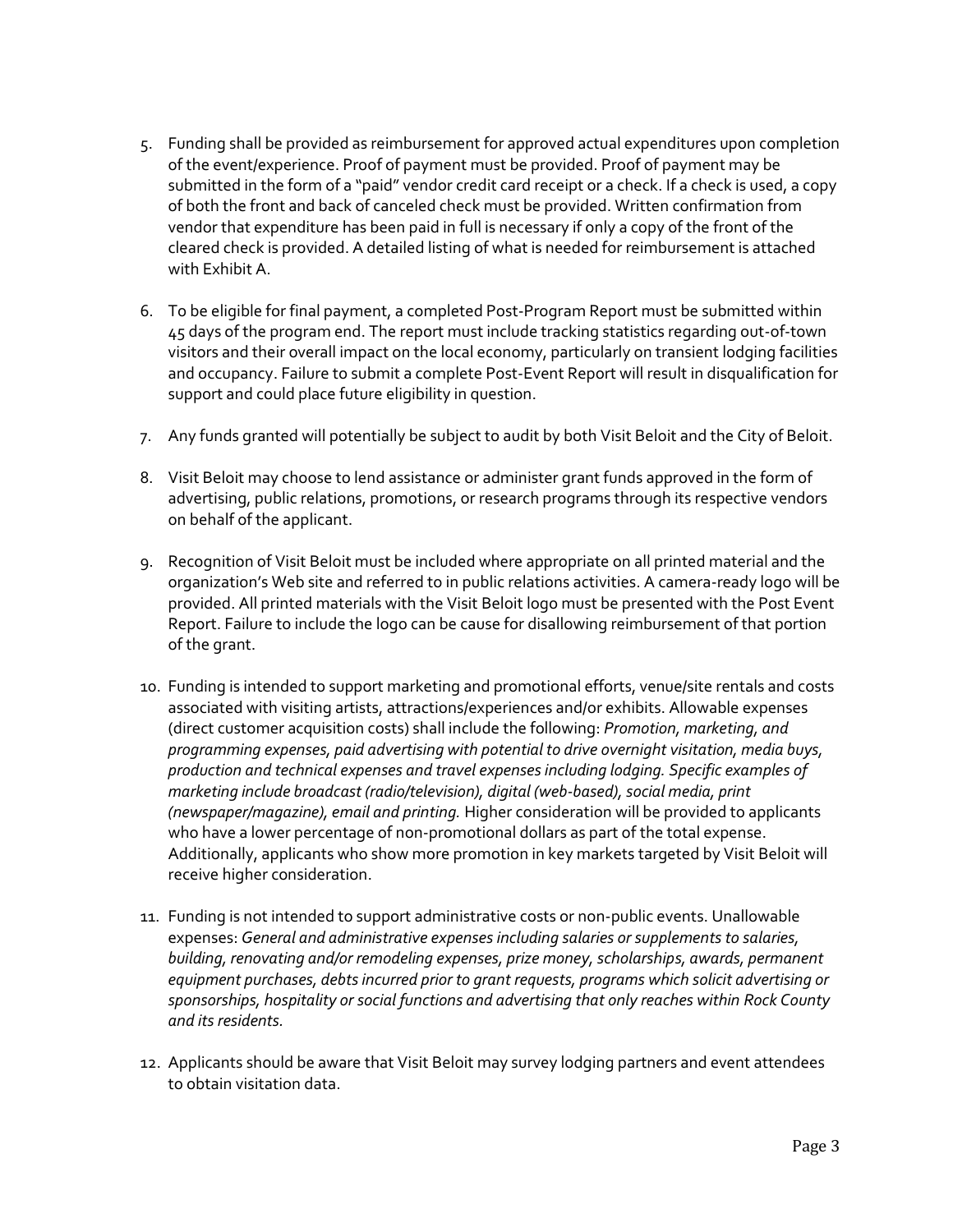#### **D. FUNDING ELIGIBILITY**

The intent of the Grant Program is to provide funding assistance for events/experiences that attract overnight visitors to Beloit impacting the commercial lodging industry, hotels/motels, bed and breakfast, and vacation rental properties as well as restaurants, retail establishments and other businesses. To be considered for funding, the following criteria have been established:

- 1. Each application must include a signed Certification and Compliance page.
- 2. The event/experience must have the potential to bring or have a documented history of bringing out-of-town visitors.
- 3. Applicant must provide a marketing/promotion plan and provide a detailed program budget.
- 4. The program must use commercial lodging establishments within Beloit and/or South Beloit.

#### **E. VISITOR TRACKING**

To assess the impact of each event on the Greater Beloit transient lodging industry, Visit Beloit wants to emphasize the importance of tracking the number of overnight visitors attending the event/experience. We may intercept visitors at each event to ascertain a variety of data including party size, length of stay, reason for visit, awareness of the event, spending and other data.

In addition, it is suggested that you implement the following to help track visitors to your event:

- **Room Block & Pick-Up Reports from Lodging Properties:** Utilize Visit Beloit's website to get recommendations on lodging properties. Determine the appropriate properties to partner with to set up rate codes for your event. By promoting those properties in your marketing, you will help drive overnight business to the destination thus helping to generate more spending in the community.
- **Visitor Tracking Information:** Specific data can be tracked to be used for future marketing (zip code, email address, street address, social media address). You can gather this at the program, during a purchase process, or through other technology applications.

#### **F. CRITERIA FOR EVALUATION OF APPLICATIONS**

Applications will be scored in four (4) categories with a maximum score of one hundred (100) points per applicant. If you are applying for more than one event, a separate application and distinct separate budget are required.

#### **Total Point Scale**

100 – 90 points- could receive up to 100% of requested funds

- 89 80 points- could receive up to 90% of requested funds
- 79 70 points- could receive up to 80% of requested funds
- 69 60 points- could receive up to 70% of requested funds
- 59 50 points- could receive up to 60% of requested funds
- 49 40 points- could receive up to 50% of requested funds

If you receive less than 40 points you are not eligible for any requested funds.

#### **G. CONCLUSION**

Applicants are asked not to contact members of the Visit Beloit Grant Committee/Board of Directors. Staff may be called upon at any time during the review process. Please submit the attached application form to: Visit Beloit, Attn: Grant Program, 656 Pleasant St., Beloit, WI 53511.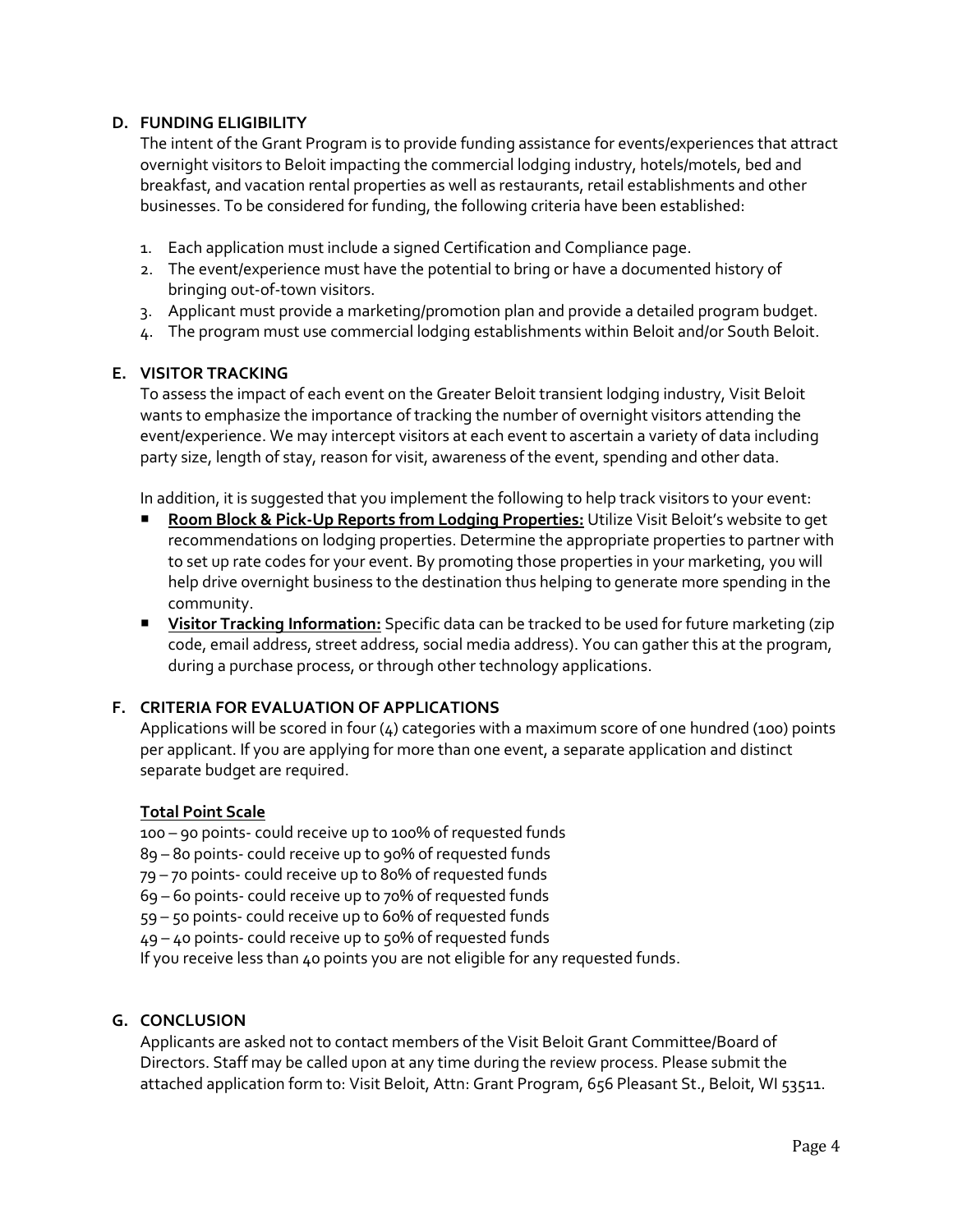#### **H. CERTIFICATION AND COMPLIANCE STATEMENT**

#### **APPLICANT:**

I hereby certify that the information contained in this application is true and correct to the best of my knowledge and that I have read the Policies and Procedures of the Visit Beloit Event Grants Program and will abide by all legal, financial, and reporting requirements as a condition of receiving grant funds from Visit Beloit. Signatures must be **original**.

\_\_\_\_\_\_\_\_\_\_\_\_\_\_\_\_\_\_\_\_\_\_\_\_\_\_\_\_\_\_\_\_\_\_\_\_\_\_\_\_\_\_\_\_\_\_\_\_\_\_\_\_\_\_\_\_\_\_\_\_\_\_\_\_\_\_\_\_\_\_\_\_\_\_\_\_\_\_\_

Name:

Organization:

Signature: \_\_\_\_\_\_\_\_\_\_\_\_\_\_\_\_\_\_\_\_\_\_\_\_\_\_\_\_\_\_\_\_\_\_\_ Date: \_\_\_\_\_\_\_\_\_\_\_\_\_\_\_\_\_\_\_\_\_\_\_\_\_\_\_\_\_\_\_\_

\_\_\_\_\_\_\_\_\_\_\_\_\_\_\_\_\_\_\_\_\_\_\_\_\_\_\_\_\_\_\_\_\_\_\_\_\_\_\_\_\_\_\_\_\_\_\_\_\_\_\_\_\_\_\_\_\_\_\_\_\_\_\_\_\_\_\_\_\_\_\_\_\_

Please return the original application to:

**Visit Beloit Attention: Grant Program 656 Pleasant St. Beloit, WI 53511**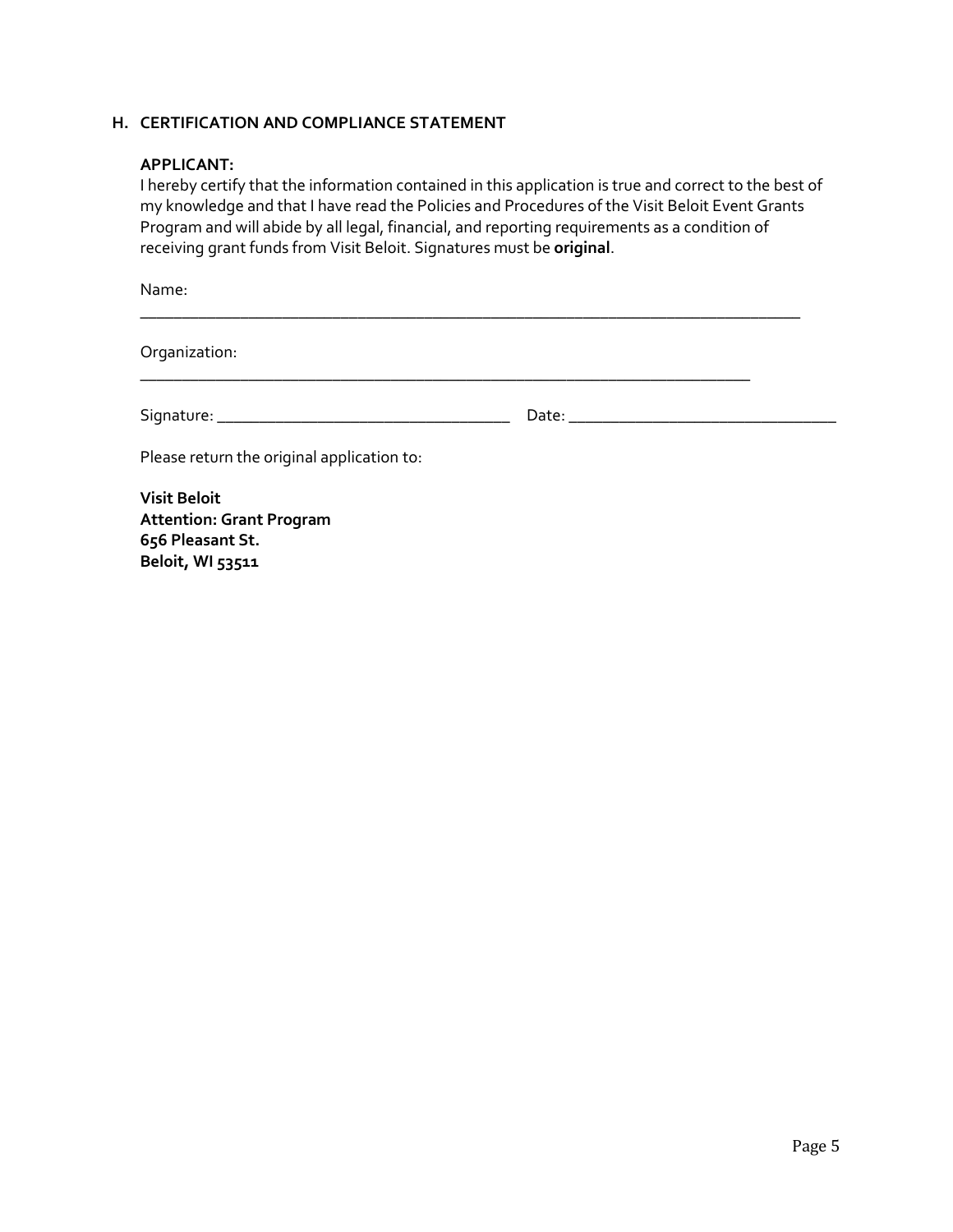# **Visit Beloit Grant Program Application Evaluation Metrics**

#### **TOURISM DEVELOPMENT EVALUATION –MAX 45 POINTS**

- o Has a lodging partner been secured? Multiple Properties (3); One Property (2); None (0)
- $\circ$  Time of year for the event (15 pts)
	- *Jan –*  $15$

 $\blacksquare$  *Apr – 9* 

▪ *May – 5*

■  $Feb - 13$ 

▪ *Jun – 0*

■  $Mar - 11$ 

- *Jul – 0*
	- *Aug – 0*
- $Sep 5$ ▪ *Oct – 9*
	- *Nov – 11*
- *Dec – 15*
- o Marketing/Media Plan targets visitors in cities/DMA'S targeted by Visit Beloit: Yes (10) No (0) Partial, (more than 3 but less than  $\frac{1}{2}$ ) (5)
- o Is the event unique to the area's offerings? Yes (5) No (0) Partial (3)
- o Past Research (Data is equal or greater to average) (15)
	- *Length of Stay (2)*
	- *Visitor Spending (2)*
	- *% staying in paid lodging (3)*
- *Out of Area Visitor (2)*
- *Event was the main reason for visiting (3)*
- *Awareness of Event Before Visiting (2)*

▪ *Party Size (1)*

### **PROGRAM INFORMATION EVALUATION –MAX 20 POINTS**

- o This is a ticketed event/experience. Yes (5); No (0)
- o Does this event have a tourism focus? Yes (5); No (0)
- o Length of Event *(hours open & programming is scheduled)* (10)
	- $0 4$  hours  $(1)$
	- $\overline{5}$  5-10 hours (3)
	- $\blacksquare$  11-16 hours (5)
	- $\blacksquare$  17+ (10)

#### **FINANCIAL INFORMATION EVALUATION –MAX 25 POINTS**

- o Applicant Provides a Sponsorship Package Yes (2); Partial (1); No (0)
- o Grant revenue as a part of total revenue (10)
	- *0-10% (10); 11-20% (8); 21-30% (6); 31-40% (4); 41-50% (2)*
- o Non-Profit: Yes (3); No (0)
- o Non-promotional expenses as percentage of total expenses (10)
	- *0-10% (10); 11-20% (8); 21-30% (6); 31-40% (4); 41-50% (2)*

#### **MISCELLANEOUS CONSIDERATIONS –MAX 10 POINTS**

- In-kind support from the community and demonstrates cooperation with other tourism entities to create a longer stay in the destination (5)
- o Attended the Grant Workshop held by Visit Beloit (5)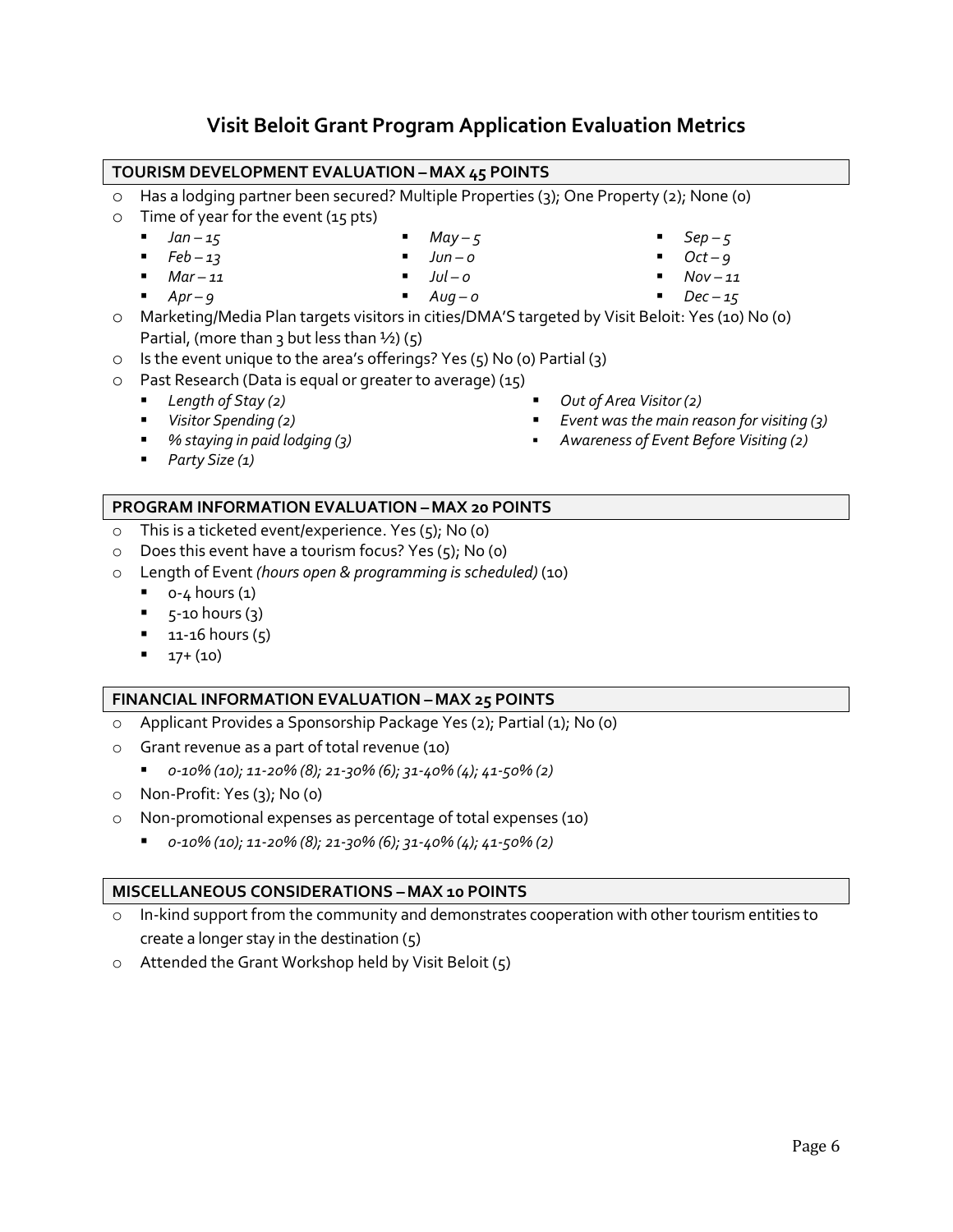## **VISIT BELOIT POST-PROGRAMREPORT**

| <b>Event / Experience Grant Information</b>                                                      |                          |      |  |  |
|--------------------------------------------------------------------------------------------------|--------------------------|------|--|--|
| Name of Event/Experience:                                                                        |                          |      |  |  |
| Contact/Title:                                                                                   |                          |      |  |  |
| Address:                                                                                         |                          |      |  |  |
| City:                                                                                            | State:                   | Zip: |  |  |
| Telephone:                                                                                       | Awarded Grant Amount: \$ |      |  |  |
| Email:                                                                                           |                          |      |  |  |
| Make Check Payable To: (Please Note – Organization must be same as organization that was awarded |                          |      |  |  |
| grant.)                                                                                          |                          |      |  |  |
| Tax I.D. or Social Security #: (This information is required)                                    |                          |      |  |  |

To be reimbursed, please submit the following:

- 1) An invoice from your organization to Visit Beloit for payment of awarded grant amount.
- 2) Valid invoice(s) for allowable expenses. Only submit receipts amounting to the grant awarded.
- 3) Copy of proof of payments such as cleared check record showing front and back of checks, or detailed credit card receipts.
- 4) Number of visitors calculated with backup documentation.
- 5) Number of room nights tracked with backup documentation.
- 6) Copies of marketing or advertising materials, websites showing Visit Beloit logo.

#### **EXPENSES TO BE REIMBURSED**

Itemized expenses to be reimbursed by the Visit Beloit Grant funds must be allowable and match submitted invoices. Use additional pages if necessary.

| <b>Expense Item</b> | Amount |
|---------------------|--------|
|                     |        |
|                     |        |
|                     |        |
|                     |        |

#### **NUMBER OF VISITORS**

Provide back up (letter/communication) from the lodging properties participating with your event. Unknown or untracked is not acceptable and request for reimbursement will not be processed.

#### **MEDIA / MARKETING**

Provide summary of media exposure received (local, regional and national/ print/ television and radio) as well as examples of promotional materials (brochures, posters, programs, etc.). Please add additional sheets if needed.

I certify that the above information is true and accurate to the best of my knowledge.

Name: \_\_\_\_\_\_\_\_\_\_\_\_\_\_\_\_\_\_\_\_\_\_\_\_\_\_\_\_\_\_\_\_\_\_\_\_\_\_\_\_\_\_\_\_\_\_ Date: \_\_\_\_\_\_\_\_\_\_\_\_\_\_\_\_\_\_\_\_\_\_\_\_\_\_\_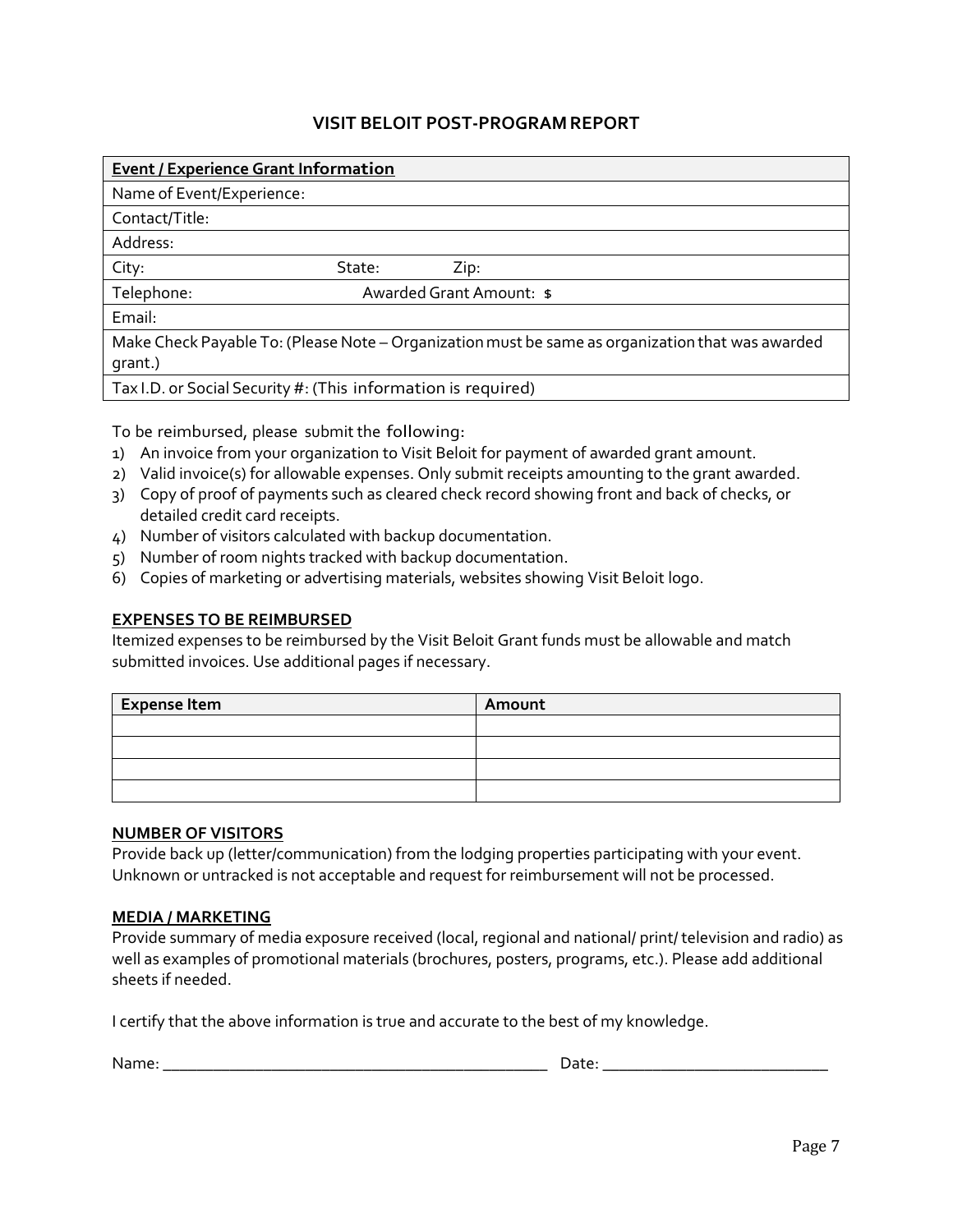#### **"Exhibit A"**

#### *Grant Reimbursement Guidelines*

- **Have ALL COMPLETED submissions (in order) to Visit Beloit by the 10th of month.**
- **The first submission will need a copy of the completed signed grant.**
- Visit Beloit staff and immediate family are not allowed for reimbursement under the grant guidelines.
- Submissions are once a month. Have your completed submission at that time. Do not 'piece meal' it together over the course of the month.
- Have your submission in order, invoice to Visit Beloit, cleared check to vendor, vendor invoice, backup to invoice, contracts, pictures of ads, etc. Everything must be legible.
- If deemed non-reimbursable, the invoices will be returned to you.
- Provide a narrative or explanation of the event and each expense.
- Must have detailed receipts of all requests asking for reimbursement.
- Must have invoices, not just orders, but invoice.
- If purchasing media/advertisement must have copy of ad showing Visit Beloit logo as a sponsor.
- Must have copy of checks cleared from the bank.
- If paid by a credit card, need credit card statement and copy of cleared check.
- Provide copies of any contracts, agreements and or applications you are asking for reimbursement for.
- Tips, gratuities, alcohol are not reimbursable.
- Prepays are not reimbursable.
- Staff salaries are not reimbursable.
- Must have completed signed contracts and or applications with any vendor.
- Must have completed signed insurance contracts for the event, if applicable.
- Only highlight what you are asking reimbursement for (total without tips, alcohol). Make sure tax is not included for reimbursement for non-reimbursable.
- Must follow current GSA (Government Standards Act) guidelines for meals (\$59.00 per day) within Rock County. Please se[e http://www.gsa.gov](http://www.gsa.gov/) this rate changes yearly.
- Mileage is not reimbursable.
- For hotels, must have detailed invoice showing ALL fees per night including all taxes. Must have list of names and affiliates for each room. Only rooms in Beloit and/or South Beloit are allowed.
- If room service charge, need to not only back out item ordered but also back out sales tax charged on the item (same for other disallowed like alcohol).
- MUST have DETAILED receipt if asking for reimbursement on room service charge.
- For meals need to list names of people, with their affiliations. Meals must be within GSA guidelines.
- Purchases for resale are NOT allowed.
- Donations are not allowed.
- All expenses that are covered by other revenue are NOT reimbursable.
- CASH receipts are not reimbursable. MUST have copy of cancelled checks. If the expense is paid with CASH then the company pays the person who paid the expense, with proper documentation. Then that cancelled check with all the proper documentation is submitted. This is no matter the amount.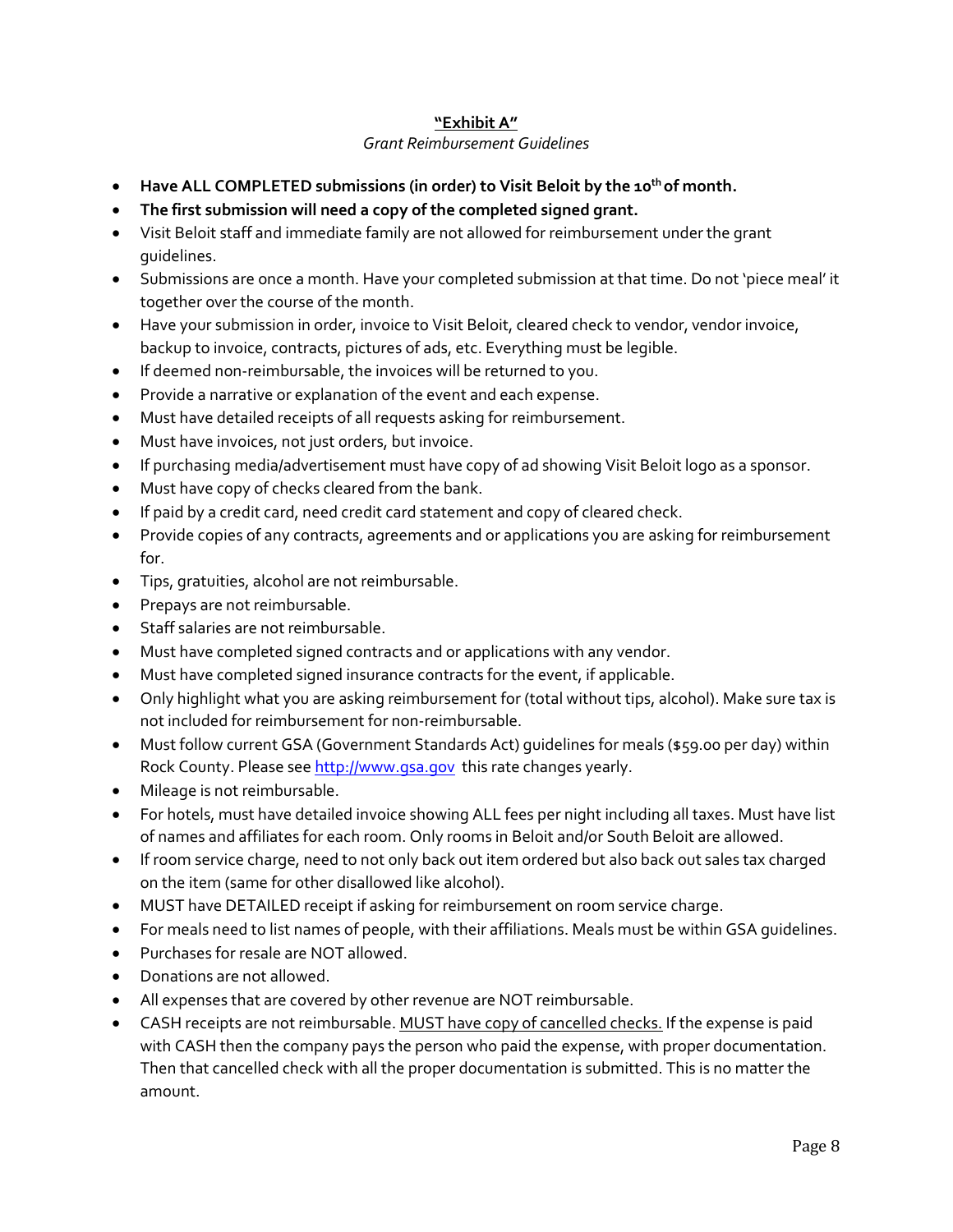- Previous disallows must resubmit with corrected back up, plus all previous backups sent. Mark as RESUBMIT on each page.
- Checks cannot be copied on top of an invoice. Each copy of check and invoice must be separate. Everything must be *legible.*
- Only checks cleared bank are allowed for reimbursement.
- NO double-sided copies allowed must have single sided only.
- Copies need to be in color if applicable.
- REDACT (Black out) ALL account numbers, signatures on checks, social security numbers, etc.